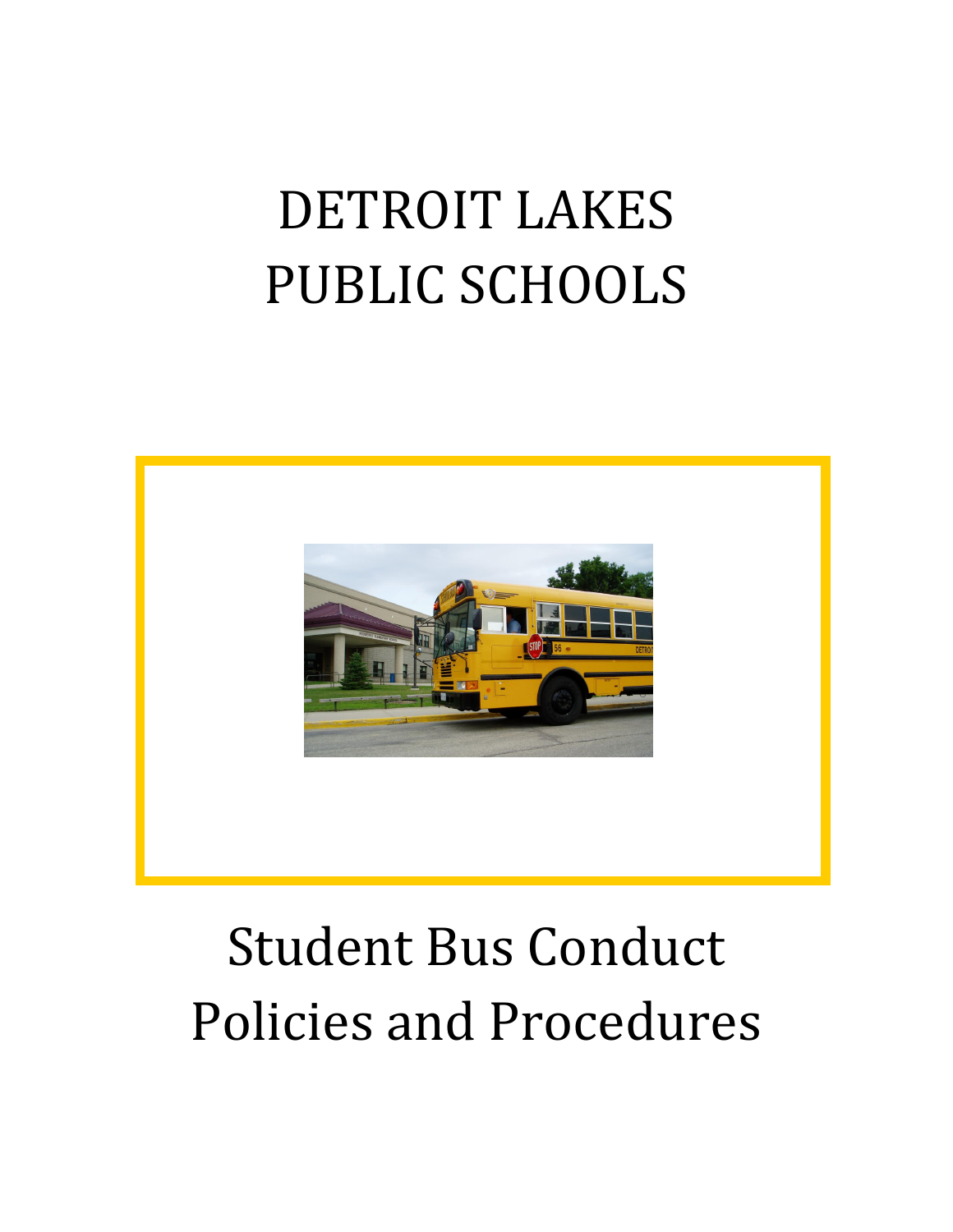## INTRODUCTION

Detroit Lakes Public Schools Transportation Department is dedicated to safe, efficient transportation of students in order to support the advancement of their education. In this way the school bus is an extension of the educational service offered by the School District, and as such, the School District's general student behavior rules apply on the school bus and each school principal is responsible for discipline on the bus for his/her school's students.

Transportation is a privilege of each student, not a right, and we want our students and their parents to know what they can do to maintain their student(s) riding privileges.

## RULES AT THE BUS STOP

#### ARRIVE EARLY

Students should be at bus stop 5 minutes before scheduled pick-up time

BE RESPECTFUL OF OTHERS AND PROPERTY

Students should wait in an orderly fashion at the bus stop. Language should be polite and volume should be kept down.

#### STAND BACK FROM ROADWAY

Students should wait 10 feet from edge of roadways. Watch for signal from bus driver that it is safe to

#### CROSS STREET WHEN DRIVER SIGNALS TO DO SO cross the road.

Look both ways before crossing street.

Always cross the street in front of the bus so that student and driver can see each other. If more than one student is crossing the street, all students should cross together.

## IF BUS DRIVER HONKS BUS HORN, RETURN TO WHERE YOU STARTED

Honking the horn is an indicator to the student that a car is coming that is not stopping. WHEN LOADING this means return to bus stop waiting area. WHEN UNLOADING this means return to bus stair well.

For the safety of students, the following is recommended but not enforced:

#### WEAR SAFE CLOTHING

Wear clothing and shoes that will protect from the weather.

Bright, reflective outerwear makes students visible to drivers.

Long scarves or garments that have long drawstrings can get tangled with bus.

#### CARRY BELONGINGS IN BACKPACK OR BAG

This will keep belongings from falling under the school bus.

## LOADING/UNLOADING

#### ALWAYS USE THE HANDRAIL

This helps students avoid slipping down the stairs when they are wet due to rain or snow.

#### TAKE YOUR SEAT QUICKLY AFTER LOADING ONTO THE BUS

STAY SEATED UNTIL THE BUS HAS COME TO A COMPLETE STOP WHEN UNLOADING Have your belongings ready before you reach your stop in order to leave bus quickly.

#### **AT NO TIME is the possession or use of alcohol, tobacco, weapons, illegal or flammable substances, or pornographic materials allowed at bus stops or on school buses.**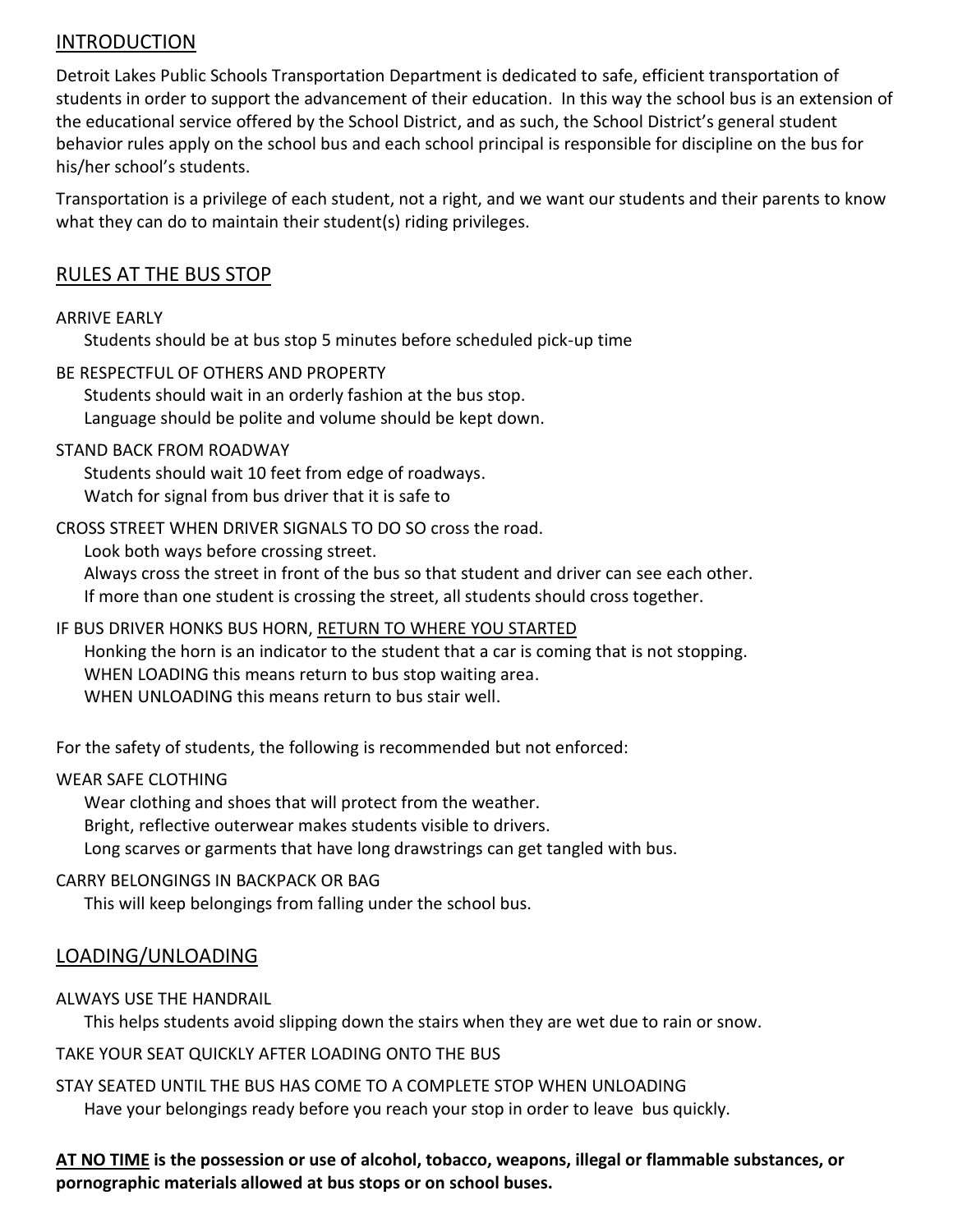# EXPECTATIONS ON THE BUS

Bus rider expectations are posted on all Detroit Lakes school buses:

| Laker Pride - Bus Rules                               |  |  |  |
|-------------------------------------------------------|--|--|--|
| sten to and follow driver instructions                |  |  |  |
| $\blacktriangle$ lways stay seated and inside the bus |  |  |  |
| Reep noise levels down                                |  |  |  |
| $\mathsf{E}_{\mathsf{at}}$ and drink when off the bus |  |  |  |
| $\mathbf R$ espect others and their property          |  |  |  |

The same guidelines for maintaining noise levels in the school are to be used on the bus:

| Laker Pride - Bus Voice Levels |                   |                                                          |  |  |
|--------------------------------|-------------------|----------------------------------------------------------|--|--|
| 3                              | Shouting          | Can be heard by most of the bus<br><b>Emergency Only</b> |  |  |
| $\mathbf{2}$                   | Talking           | Can be heard one seat in<br>front, behind or next to you |  |  |
| 1                              | <b>Whispering</b> | Can be heard by seat partner                             |  |  |
| റ                              | Silent            | No talking so driver or<br>riders Can listen             |  |  |

# CAMERA SURVEILLANCE ON SCHOOL BUSES

All Detroit Lakes school buses are equipped with electronic audio and video recording devices. Recordings from these devices may be made accessible to person(s) appearing on the recording, school employees whose work assignments reasonably require access to the information on the recording, and any other person or entity authorized by law to have access to the information, including but not limited to, law enforcement agencies.

# **CONSEQUENCES**

Consequences for rider misconduct will be imposed by the School District under adopted administrative discipline procedures. All school bus/bus stop misconduct will be reported to the Transportation Director and the appropriate school officials. Disciplinary action will be at the discretion of the school officials after meeting with student and investigating the situation.

#### ELEMENTARY (GRADES K-5)

1<sup>st</sup> Offense: Written warning to parent from the principal 2<sup>nd</sup> OFFFNSF: 3 school-day suspension from riding the bus and conference with parent 3rd OFFENSE: 5 school-day suspension from riding the bus and conference with parent, child, driver, principal, IEP Team (if applicable), and scheduled school bus safety re-training 4<sup>th</sup> OFFENSE: 10 school-day suspension from riding the bus, conference with parent and principal

#### SECONDARY (GRADE 6-12)

- 1<sup>st</sup> OFFENSE: Written warning to parent from the principal
- 2<sup>nd</sup> OFFENSE: 5 school-day bus riding suspension
- 3rd OFFENSE: 10 school-day bus riding suspension
- 4<sup>th</sup> OFFFNSE: 20 school-day bus riding suspension and conference with parent and principal
- 5<sup>th</sup> OFFENSE: Bus riding suspension for remainder of school year

When a student goes 60 calendar days without a report and following completion of prior consequences for misbehavior, consequences start over at the first offense.